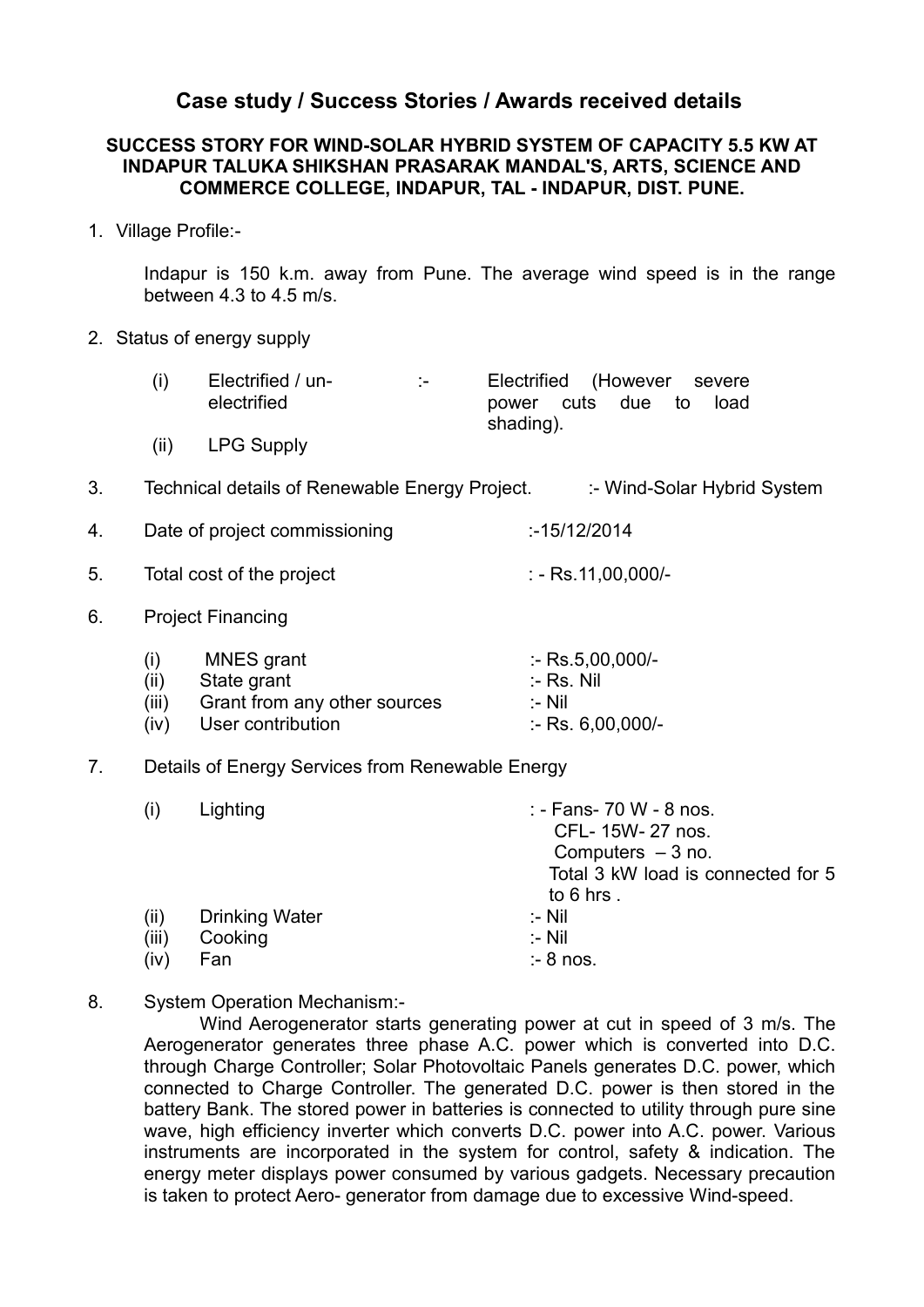9. System Repair & Maintenance: -

The operation & maintenance of the system will be done by the manufacturer for 5 years after installation. During O & M manufacturer has trained user's electrician for maintenance and operation of hybrid system. After guarantee period (2 year) manufacturer will make AMC with Beneficiary. The AMC amount will be 3% to 4% of total project cost.

10. Revenue Collection Mechanism : - Nil

11. Project Benefit

Social Aspects:-

(ii) Health Aspects:-

Worldwide both national and utility-specific surveys consistently indicate that consumers prefer environmentally clean energy and are willing to pay extra for "green" power. Renewable energy sources offer a number of different avenues for satisfying these expressed public preferences

(iii) Environmental Aspects:-

Renewable energy technologies are either emissions-free or emissionsneutral. In the coming years, they may be key to least-cost strategies to meet emissions reduction standards. Future environmental regulations might include carbon dioxide emissions; renewable energy technologies can provide a cushion for states and utilities against both current and future emissions limits.

(iv) Economic Aspects:

Other than routine maintenance, costs for renewable energy technologies using solar, wind resources are embedded in the equipment-the fuel will always be free. Utility and other planners need not consider unexpected fuel price spikes, or even account for steady increase in fuel price, in their cost projections for renewable energy technologies.

## 12. Project Financial Viability

| a)           | Generation from the 5.5 kW system | $-15 - 18$ units / day.   |
|--------------|-----------------------------------|---------------------------|
| b)           | Annual Generation (for 365 days)  | $-15$ X 365               |
|              |                                   | $=5475$ kWh (units)       |
| $\mathsf{C}$ | Present Tariff of M.S.E.B.        | $-\omega$ Rs. 6 per units |
| d)           | Total annual energy saving        | -Rs. 32850/-              |
| e)           | User contribution                 | $-Rs. 6,00,000/-$         |
| f)           | Pay back period (e / d)           | $-18$ years.              |
|              |                                   |                           |

User's contribution will be recovered within 17 to 18 years considering increase of M.S.E.B. charges in future.

## 13. Overall impact of the project:-

The supply is essential mainly during load shading period. The power supply is essential requirement of continuous power supply in the administrative building of college.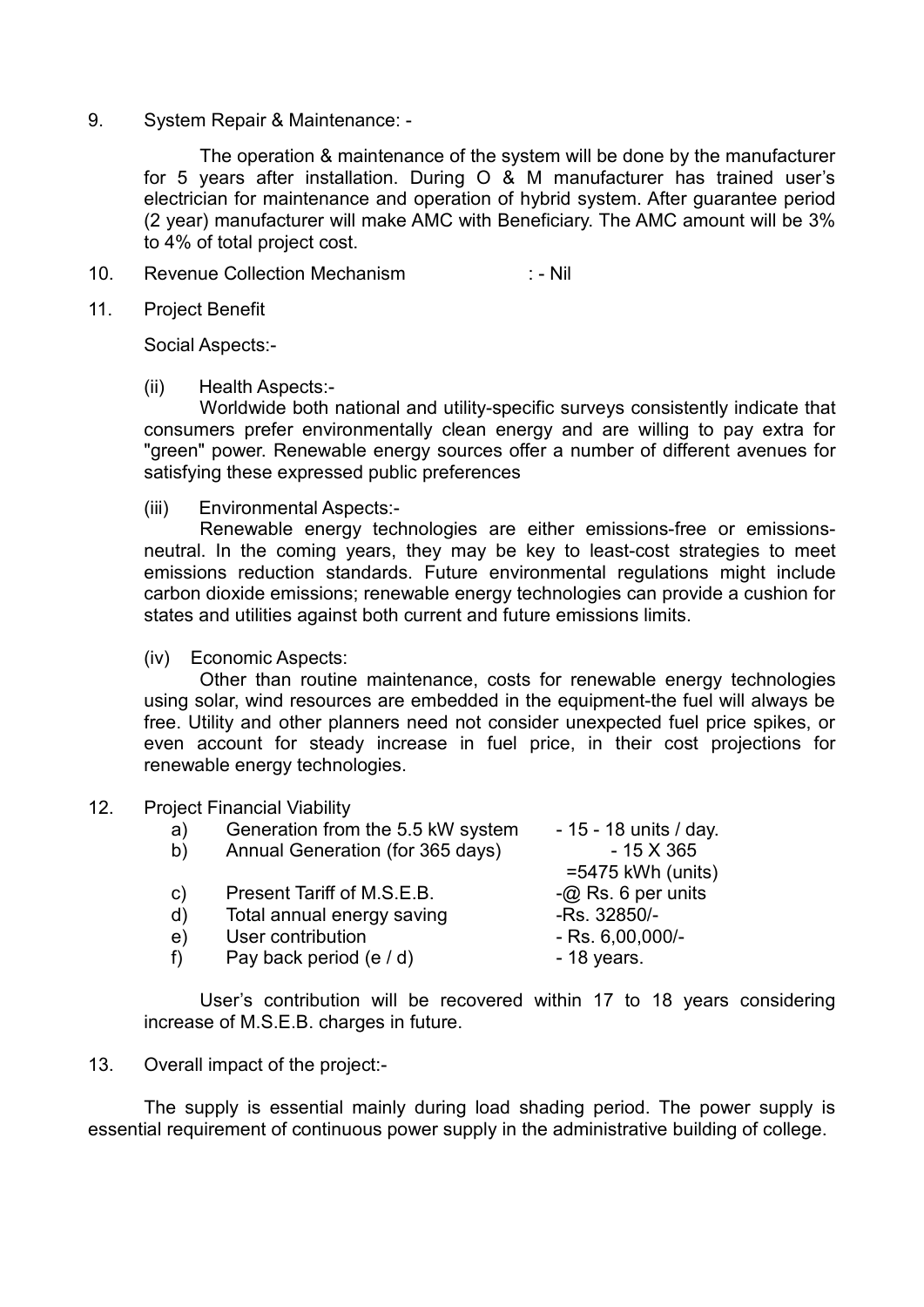